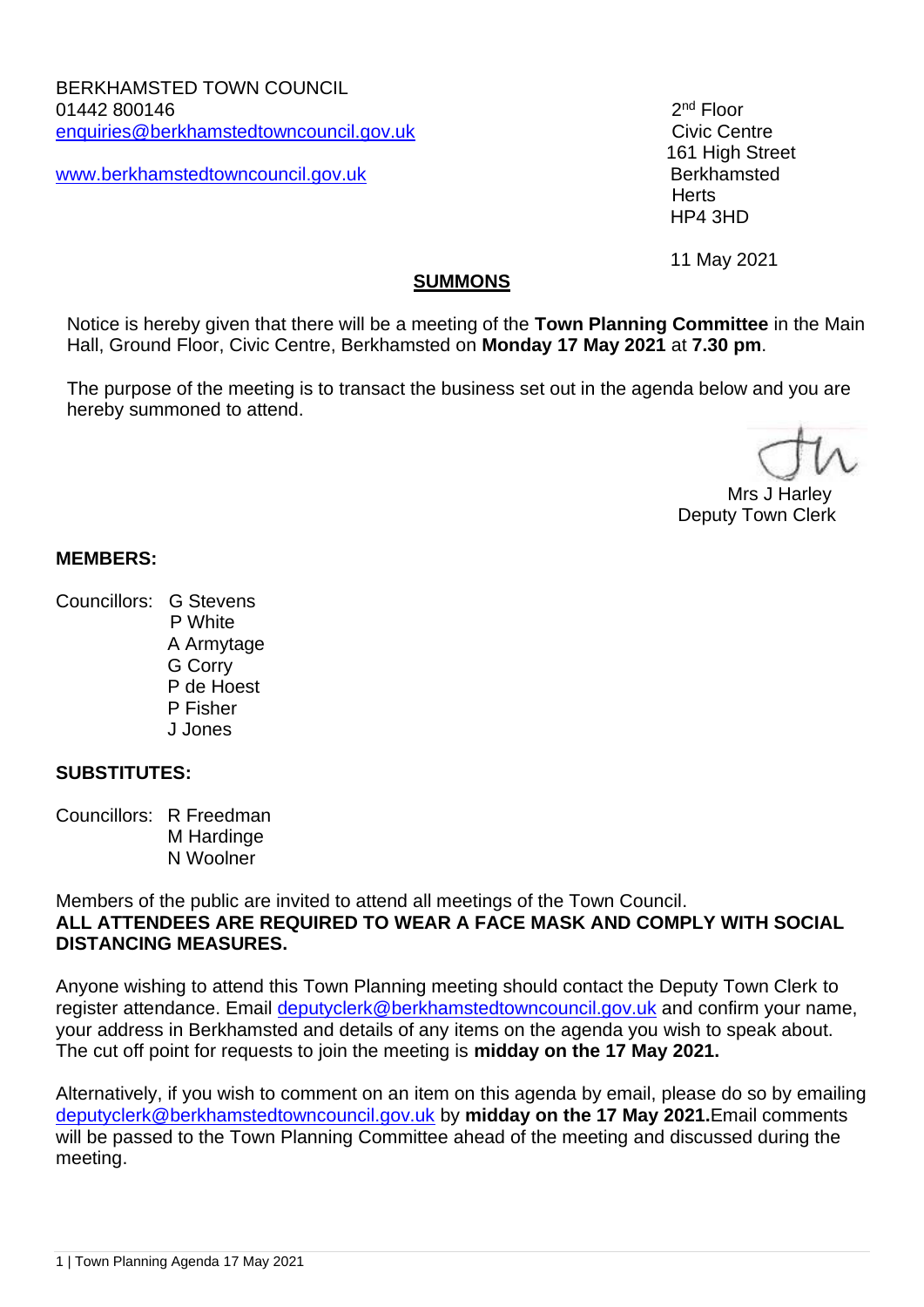#### **AGENDA**

**TP 60/21** To **Elect a Chair** for the forthcoming year.

**TP 61/21** To **Elect a Vice Chair** for the forthcoming year.

**TP 62/21** To receive **Declarations of Interest** regarding items on the agenda.

**TP 63/21** To receive **Apologies for Absence**

**TP 64/21 Minutes of the Previous Meeting** held on 12 April 2021 (previously circulated).

#### **TP 65/21 Chair's Communications**

### **1. Road Traffic Orders**

### i)**THE HERTFORDSHIRE (TEMPORARY CLOSING OF GILPINS RIDE, BERKHAMSTED) ORDER 2021**

NOTICE is given that the Hertfordshire County Council intends to make an Order under Section 14(1) of the Road Traffic Regulation Act 1984, to prohibit all vehicular traffic from using that length of Gilpins Ride, Berkhamsted from its junction with Gravel Path south eastwards, north eastwards and south eastwards for its entire length ("the Road").

There is no alternative route available for vehicles when the works are being carried out. However vehicular access to properties in this road will be maintained whenever possible throughout the duration of the works.

The Order is needed because footway maintenance works are proposed to be executed near the Road.

If the Order is made, it shall come into force on 10 May 2021 for a period of up to 18 months. However, the restrictions specified shall only take effect at the times indicated by signs on or near the Road (papers included as an addendum to the agenda).

### ii) **THE HERTFORDSHIRE (TEMPORARY CLOSING OF A416 CHESHAM ROAD, BERKHAMSTED) ORDER 2021**

NOTICE is given that the Hertfordshire County Council intends to make an Order under Section 14(1) of the Road Traffic Regulation Act 1984, to prohibit all vehicular traffic from using that length of A416 Chesham Road, Berkhamsted from its junction with the A41 (unnamed road) roundabout south westwards for a distance of approximately 125 metres ("the Road").

An alternative route will be via A41 (unnamed road/Tring Bypass/Aston Clinton Road/Tring Road/High Street/Exchange Street), A413 (Walton Street/Wendover Road/unnamed road/ Nash Lee Road/London Road/Aylesbury Road/unnamed road), A355 (Gore Hill/London Road West) and A416 (Station Road/Chesham Road/Amersham Road/Red Lion Street/St Marys Way/Broad Street/Berkhampstead Road/Nashleigh Hill/Ashley Green Road/ Chesham Road).

The Order is needed because electrical works are proposed to be executed near the Road.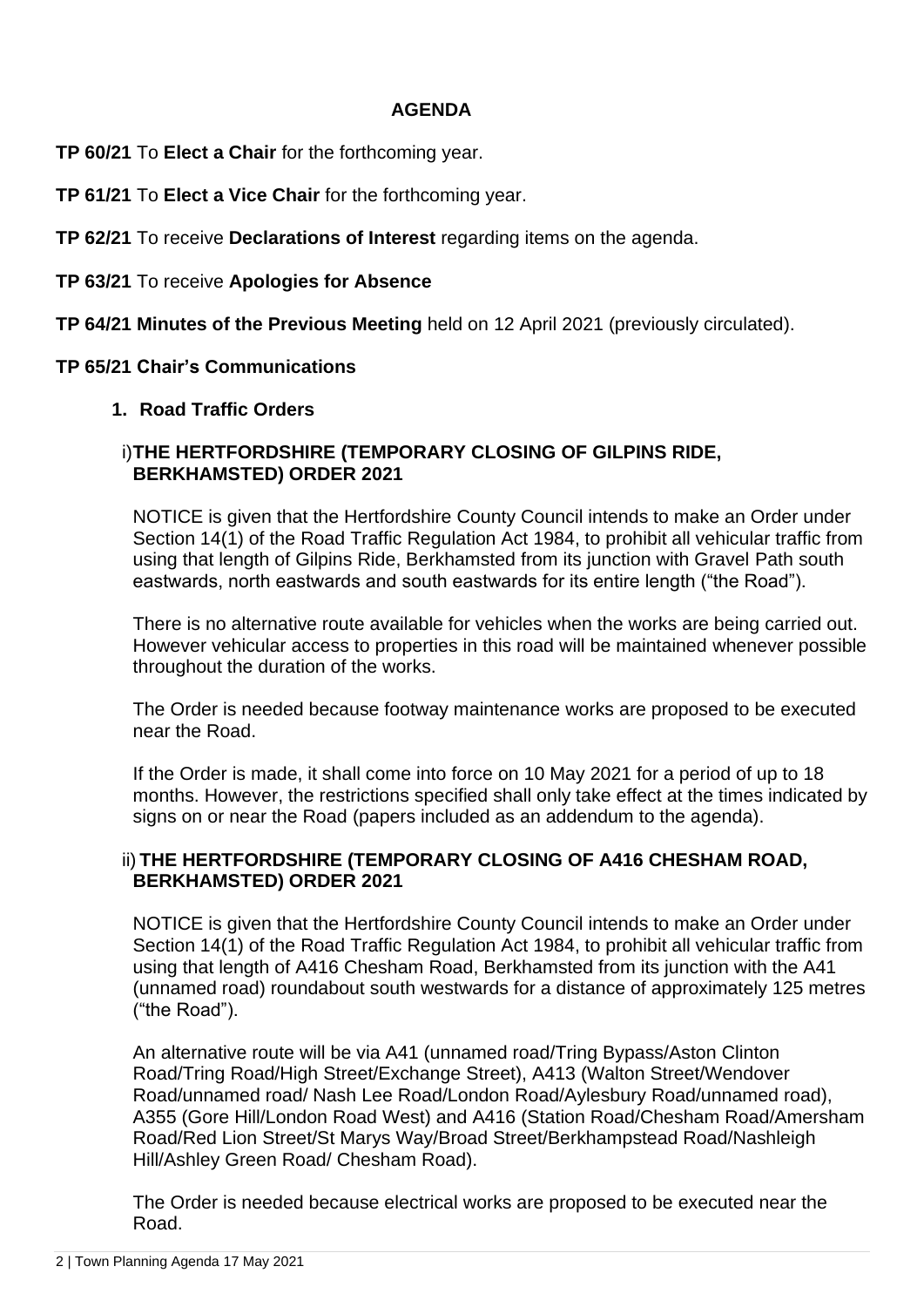If the Order is made, it shall come into force on 24 May 2021 for a period of up to 18 months. However, the restrictions specified shall only take effect at the times indicated by signs on or near the Road (papers included as an addendum to the agenda).

### iii) **THE HERTFORDSHIRE (TEMPORARY CLOSING OF BULLBEGGARS LANE, BERKHAMSTED/POTTEN END) ORDER 2021**

NOTICE is given that the Hertfordshire County Council intends to make an Order under Section 14(1) of the Road Traffic Regulation Act 1984, to prohibit all vehicular traffic from using that length of Bullbeggars Lane, Berkhamsted/Potten End from a point 354 metres north east of its junction with A4251 London Road north eastwards to its junction with Little Heath Lane, a distance of approximately 1458 metres ("the Road").

An alternative route will be via Bullbeggars Lane, A4251 London Road and Little Heath Lane.

The Order is needed because carriageway patching works are proposed to be executed on the Road.

If the Order is made, it shall come into force on 24 May 2021 for a period of up to 18 months. However, the restrictions specified shall only take effect at the times indicated by signs on or near the Road (papers included as an addendum to the agenda).

#### iv) **THE HERTFORDSHIRE (TEMPORARY CLOSING OF HOLLY DRIVE, BERKHAMSTED) ORDER 2021**

NOTICE is given that the Hertfordshire County Council intends to make an Order under Section 14(1) of the Road Traffic Regulation Act 1984, to prohibit all vehicular traffic from using that length of Holly Drive, Berkhamsted from a point in line with the eastern boundary of No.13 Holly Drive north westwards for a distance of approximately 72 metres ("the Road"), except for access.

An alternative route will be via Holly Drive, Woodlands Lane, Swing Gate Lane, A4251 High Street, Victoria Drive and Holly Drive.

The Order is needed because utility service works are proposed to be executed on or near the Road.

If the Order is made, it shall come into force on 31 May 2021 for a period of up to 18 months. However, the restrictions specified shall only take effect at the times indicated by signs on or near the Road (papers included as an addendum to the agenda).

#### **2. Tree Preservation Orders**

None have been received.

### **3. Licensing**

An application has been received from Three Piece Bar Ltd in respect of a Premises Licence / Club Premises Certificate for the following premises:

Three Piece Events Bank Mill Wharf Bank Mill Lane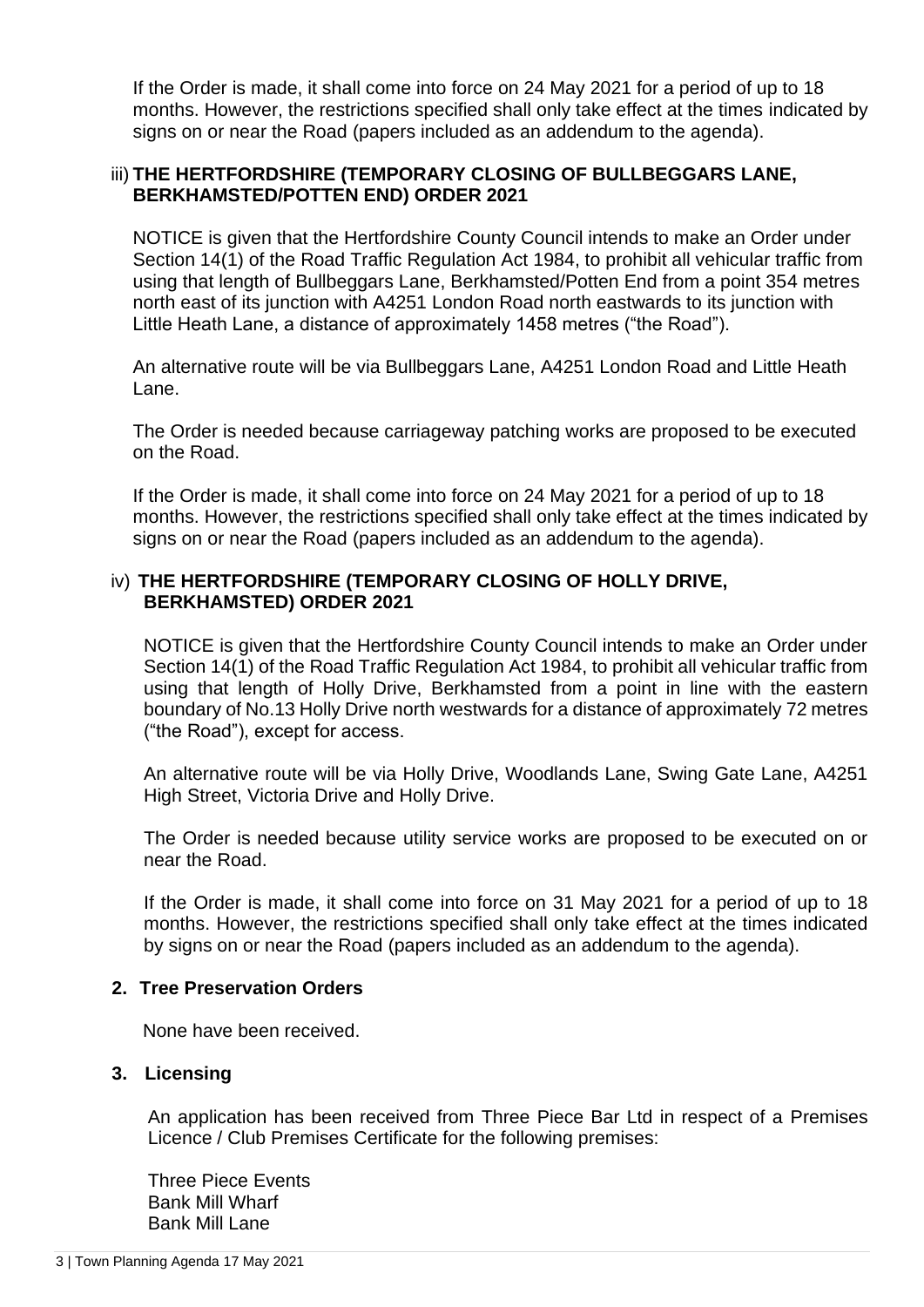Berkhamsted

Papers included as an addendum to the agenda.

### **4. Adoption of the Dacorum Strategic Design Guide Supplementary Planning Document**

To **note** that the Dacorum Strategic Design Guide Supplementary Planning Document (SPD) was adopted by Dacorum Borough Council on 24th February 2021.

The purpose of the SPD is to outline the Council's design expectations for high quality, inclusive and sustainable places that reflect and respond to Dacorum's local character. It also provides detailed guidance for the design of commercial areas, and business and industrial units. It will be a material consideration in determining planning applications.

The Dacorum Strategic Design Guide SPD, the Consultation Statement and the Adoption Statement are available online at to view on Dacorum's website: [http://www.dacorum.gov.uk/home/planning-development/planning-strategic](http://www.dacorum.gov.uk/home/planning-development/planning-strategic-planning/supplementary-planning-documents-(spds))[planning/supplementary-planning-documents-\(spds\)](http://www.dacorum.gov.uk/home/planning-development/planning-strategic-planning/supplementary-planning-documents-(spds))

The Town Council consulted on the document in August 2020.

### **TP 66/21 Neighbourhood Plan**

- **i)** To **confirm** interest by Berkhamsted Town Council to develop an appropriate neighbourhood Plan.
- **ii)** To **investigate** the process and seek support from Dacorum Borough Council in light of new funding streams from MHCLG, applications close 31st May"

### **TP 67/21 Multi Storey Car Park Update**

To receive any updates.

#### **TP 68/21 Public Participation**

To suspend Standing Orders to invite **public participation** on items on the agenda

#### **TP 69/21 To consider, for Resolution, forms and drawings for applications relating to the Town of Berkhamsted received from Dacorum Borough Council.**

| 21/01332/FHA | Loft conversion, rear facing dormer and front facing velux roof lights<br>8 Admiral Way (NV)                                                                                                 |
|--------------|----------------------------------------------------------------------------------------------------------------------------------------------------------------------------------------------|
| 21/01337/FHA | A single storey side return and rear extension to the existing house,<br>including interior reconfiguration (amended scheme, previous application<br>20/03839/FHA).<br>36 Victoria Road (EP) |
| 21/01338/FHA | Single storey rear extension and internal alterations<br>2 Sherwood Mews, Park Street (JM)                                                                                                   |
| 21/01348/FHA | Wrap around side / rear single storey extension<br>26 Ridgeway (MM)                                                                                                                          |
| 21/01430/FHA | Modification to existing conservatory.<br>38 Trevelyan Way (JM)                                                                                                                              |
| 21/01510/FHA | Insertion of rooflights to rear roofslopes<br>Randolph House, 17 Manor Street (LB)                                                                                                           |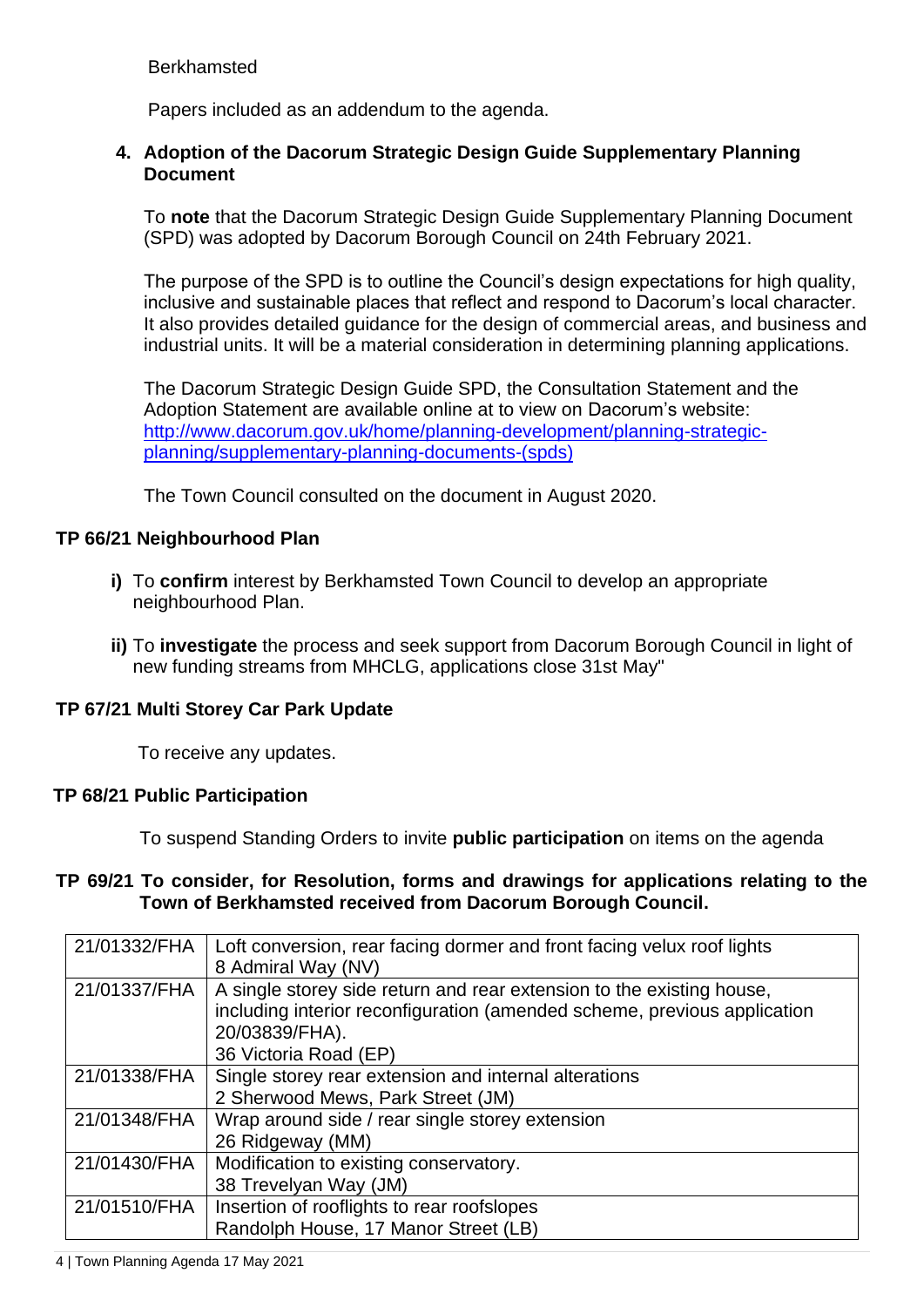| 21/01539/FHA | Loft conversion and rear extension.                                                                                |
|--------------|--------------------------------------------------------------------------------------------------------------------|
|              | 55 High Street (NV)                                                                                                |
| 21/01551/FHA | Single storey extension and internal alterations<br>27 Brook Lane (TG)                                             |
| 21/01554/FHA | Two storey side extension, singles storey rear extension and new roof                                              |
|              | windows                                                                                                            |
|              | 18 St Margarets Close (NV)                                                                                         |
| 21/01565/FHA | Loft conversion with rear dormer and alterations to fenestration; removal of                                       |
|              | chimney and replacement with replica                                                                               |
|              | 30 North Road (LB)                                                                                                 |
| 21/01577/FHA | Part single part double storey, rear and front extensions. Alterations to                                          |
|              | window openings                                                                                                    |
|              | 51 Bridgewater Road (JM)                                                                                           |
| 21/01603/FHA | Conversion of existing loft to habitable space with addition of new roof/gable                                     |
|              | windows. Convert existing single rear door to double doors<br>1A Shrublands Road (EP)                              |
| 21/01614/FHA | Two storey side and single storey rear extensions and loft conversion                                              |
|              | (amended scheme, previous application: 20/03181/FHA)                                                               |
|              | 3 St Katherines Way (NV)                                                                                           |
| 21/01688/FHA | House extensions and alterations with new front gables, front linking dormer                                       |
|              | and enlarged rear dormer plus new front porch canopy                                                               |
|              | Val-de-mar, 1 Bank Mill (NV)                                                                                       |
| 21/01699/FHA | Rear extension. New porch and potting shed                                                                         |
|              | 18 Charles Street (JM)                                                                                             |
| 21/01747/FHA | Loft conversion and removal of central chimney                                                                     |
|              | 13 Hall Park Hill (NV)                                                                                             |
| 21/01775/FHA | Single-storey rear extension and internal alterations.                                                             |
|              | 4 Gravel Path (NV)                                                                                                 |
| 21/01781/FHA | Installation of 2No. roof lights. One to the front roof pitch and a second to the                                  |
|              | rear roof pitch<br>15 Cowper Road (LB)                                                                             |
| 21/01802/FHA | Loft conversion with rear dormer and rooflight and two front rooflights                                            |
|              | 14 Shrublands Avenue (NV)                                                                                          |
| 21/01809/FHA | Demolition of existing single storey lean to and replacement with single                                           |
|              | storey extension. Internal adaptations and loft conversion with new dormer to                                      |
|              | the side.                                                                                                          |
|              | 31 Montague Road (LB)                                                                                              |
| 21/01460/FUL | External alterations to the Public House (Sui Generis) and construction of a                                       |
|              | garden bar extension.                                                                                              |
| 21/01682/FUL | The Crystal Palace, Station Road (EP)<br>Demolition of existing detached house, to be replaced with a new detached |
|              | home (amended scheme, previous application 20/01429/FUL).                                                          |
|              | Mabuhay, Brownlow Road (JG)                                                                                        |
| 21/01743/FUL | Demolition of existing bungalow and construction of two detached dwellings                                         |
|              | with integral garages                                                                                              |
|              | 4 Barncroft Road (CL)                                                                                              |
| 21/01853/FUL | Removal of existing single storey lean-to extension and replace with flat roof                                     |
|              | single storey extension providing teaching space and storage space                                                 |
|              | Berkhamsted Pre-Prep School, Haresfoot School, Chesham Road (CL)                                                   |
| 21/01824/ADV | Two sets of replacement building letters, two replacement totems and a new                                         |
|              | fascia panel at the car park entrance. A number of non-illuminated panel                                           |
|              | signs in and around the car park.                                                                                  |
| 21/01495/LDP | Waitrose Ltd, St Johns Well Lane (JM)                                                                              |
|              | Single storey rear extension<br>15 Victoria Road (NV)                                                              |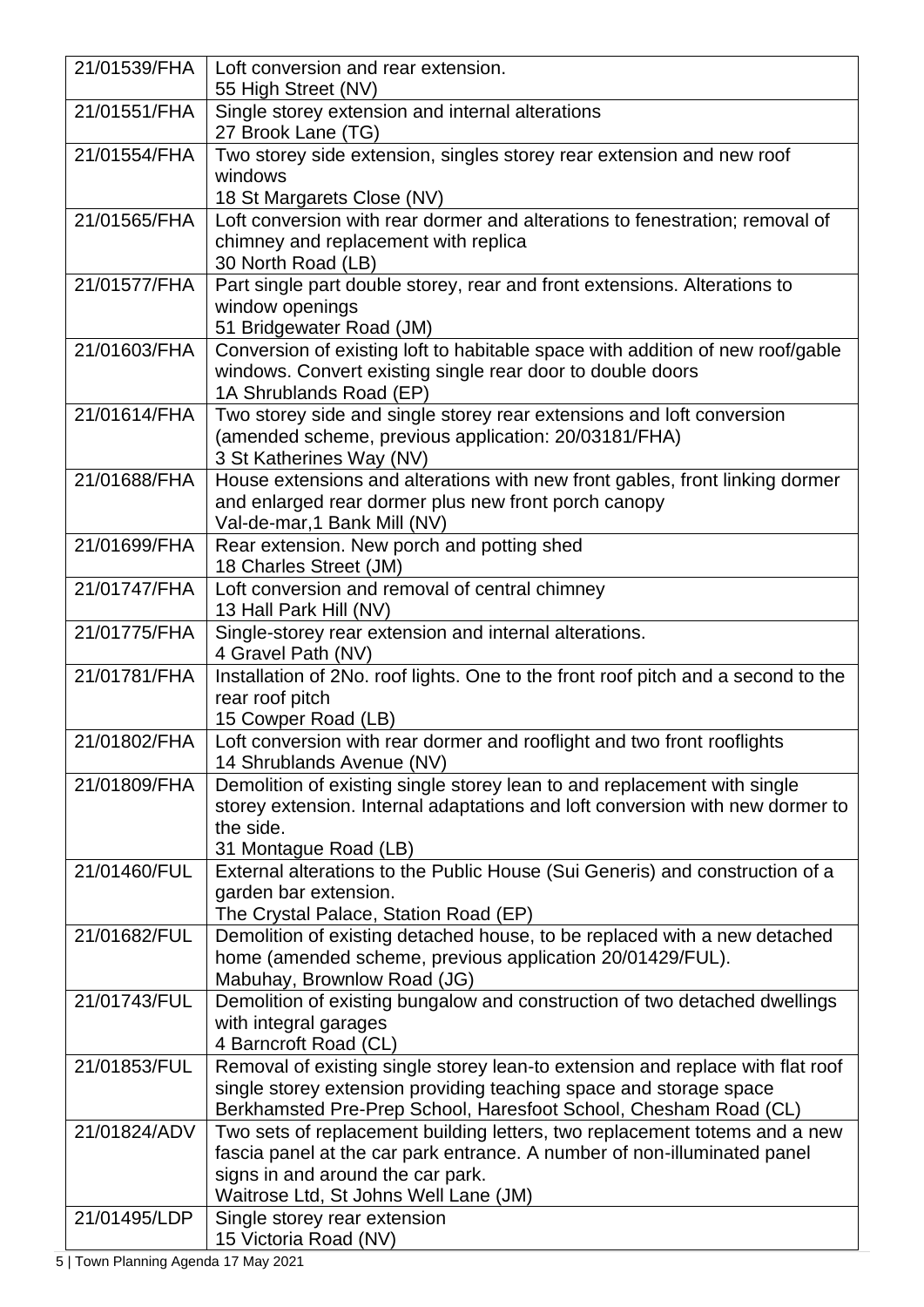| 21/01680/LDP | Single storey side extension                                                                     |
|--------------|--------------------------------------------------------------------------------------------------|
|              | Harriotts End Farm House, Chesham Road (LB)                                                      |
| 21/01313/RET | Retention of works: Overcladding gable end wall of the property.                                 |
|              | 28 George Street (BC)                                                                            |
| 21/00965/ROC | Variation of condition 8 (Development should only be used for the purposes                       |
|              | of close care accommodation) attached to planning permission                                     |
|              | 4/00269/92/FUL (Close care centre for elderly people, comprising 4X1 bed                         |
|              | apartments and 4X2 bed apartments.)                                                              |
|              | Kilfillan Park, Kilfillan Gardens (RF)                                                           |
| 21/01499/ROC | Variation of condition 2 (approved plans) attached to planning permission                        |
|              | 20/03706/FHA - Single storey rear extension and associated internal                              |
|              | alterations. Loft conversion with new rooflight and rear dormer. Garage                          |
|              | conversion. Change rear extension from pitched roof to flat roof substitute<br>MEB6 for MEB6 R01 |
|              | 62 Upper Hall Park (JM)                                                                          |
| 21/01341/TCA | Works to trees                                                                                   |
|              | 9 Ellesmere Road (AS)                                                                            |
| 21/01546/TCA | T1 - Lime tree - Fell to ground level                                                            |
|              | Shirley, 84 Cross Oak (AS)                                                                       |
| 21/01746/TCA | Works to trees                                                                                   |
|              | 14 Gravel Path (TG)                                                                              |
| 21/01845/TCA | T1 - Lift lower crown of Beech tree. T2 - Fell and treat stump of small Holly.                   |
|              | 14 Chapel Street (TG)                                                                            |
| 21/01349/TPO | Works to tree.                                                                                   |
|              | 2 Ballinger Court (AS)                                                                           |
| 21/01432/TPO | Works to tree                                                                                    |
|              | Redlands, Graemesdyke Road (TG)                                                                  |
| 21/01514/TPO | Work to trees                                                                                    |
|              | 6 Millfield (AS)                                                                                 |
| 21/01606/TPO | <b>Fell Tree</b>                                                                                 |
|              | 2 Gilpins Ride (TG)                                                                              |
| 21/01613/TPO | <b>Works to Beech Tree</b>                                                                       |
|              | 20 Lochnell Road (TG)                                                                            |
| 21/01689/TPO | Works to trees.                                                                                  |
|              | 12 The Spinney (TG)                                                                              |
| 21/01854/TPO | Works to T1 - Beech tree                                                                         |
|              | 16 Gilpins Ride (TG)                                                                             |

### **TP 70/21 Planning Appeals**

None have been received.

# **TP 71/21 Planning Appeal Decisions**

None have been received.

# **TP 72/21 Planning decisions**

Schedule included within the agenda.

JH 11/05/20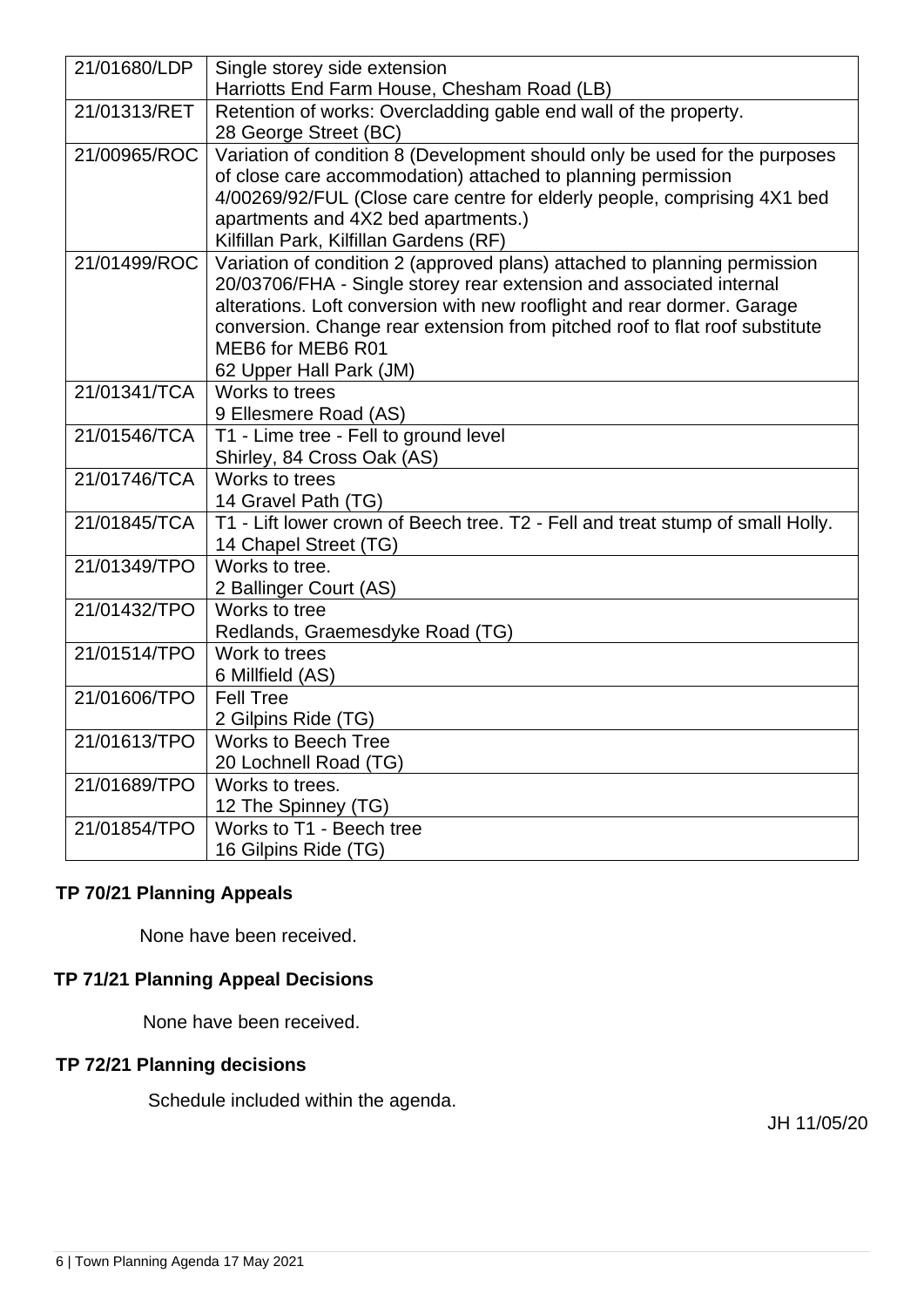### **TP 72/21**

| <b>Reference</b> | <b>Description</b>                                                                                                                                                                                                                                                                                                                                                                                                                              | <b>Date</b> | <b>Location</b>             | <b>BTC Response</b> | <b>DBC Response</b> | <b>DBC Input</b><br><b>Date</b> | <b>Appeal</b> | <b>Decision</b> | <b>Amended</b> |
|------------------|-------------------------------------------------------------------------------------------------------------------------------------------------------------------------------------------------------------------------------------------------------------------------------------------------------------------------------------------------------------------------------------------------------------------------------------------------|-------------|-----------------------------|---------------------|---------------------|---------------------------------|---------------|-----------------|----------------|
| 21/00364/FHA     | External alterations including<br>removal of existing hanging tiles<br>and rendering the whole property,<br>replacing existing flat roof at front<br>porch with pitch roof with<br>additional 2 velux windows,<br>additional 2 velux windows to<br>existing extension at rear and<br>replacing all tiles, windows and<br>doors                                                                                                                  | 23/02/2021  | 25 Lombardy<br><b>Drive</b> | Concern             | Granted             | 26/04/2021                      |               |                 |                |
| 21/00507/FHA     | Renovation of existing detached<br>dwelling outside the conservation<br>area including a single storey rear<br>extension, replacement of existing<br>roof coverings + render, raising of<br>existing ridge + eaves heights,<br>construction of dormer to rear<br>pitch, removal of existing dormer<br>to lower front pitch, adjustment of<br>lower front pitch and external<br>works. (Amended Scheme,<br>previous application<br>20/03372/FHA) | 23/02/2021  | 3 Finch Road                | Concern             | Granted             | 14/04/2021                      |               |                 |                |
| 21/00564/FHA     | Infill single storey rear extension<br>with 2 rooflights. Loft conversion<br>with addition of a dormer with 1<br>rooflight on the rear and 2<br>rooflights to the front (amended<br>scheme, previous application<br>20/03433/FHA)                                                                                                                                                                                                               | 23/02/2021  | 15 Greenway                 | No Objection        | Granted             | 14/04/2021                      |               |                 |                |
| 21/00644/FHA     | Garage conversion with changes<br>to fenestration and new roof<br>lantern, single storey Orangery<br>extension to rear, single storey<br>boot room extension to side,<br>Garden room to rear of garden                                                                                                                                                                                                                                          | 23/02/2021  | 23 Castle Hill<br>Avenue    | Concern             | Granted             | 14/04/2021                      |               |                 |                |
| 21/00710/FHA     | Part Two Storey, Part Single<br>Storey Front/Side Extension.<br>Alterations to Terrace Guarding.<br>Addition of Roof lights and Solar                                                                                                                                                                                                                                                                                                           | 23/02/2021  | 25 Station Road             | No Objection        | Granted             | 26/04/2021                      |               |                 |                |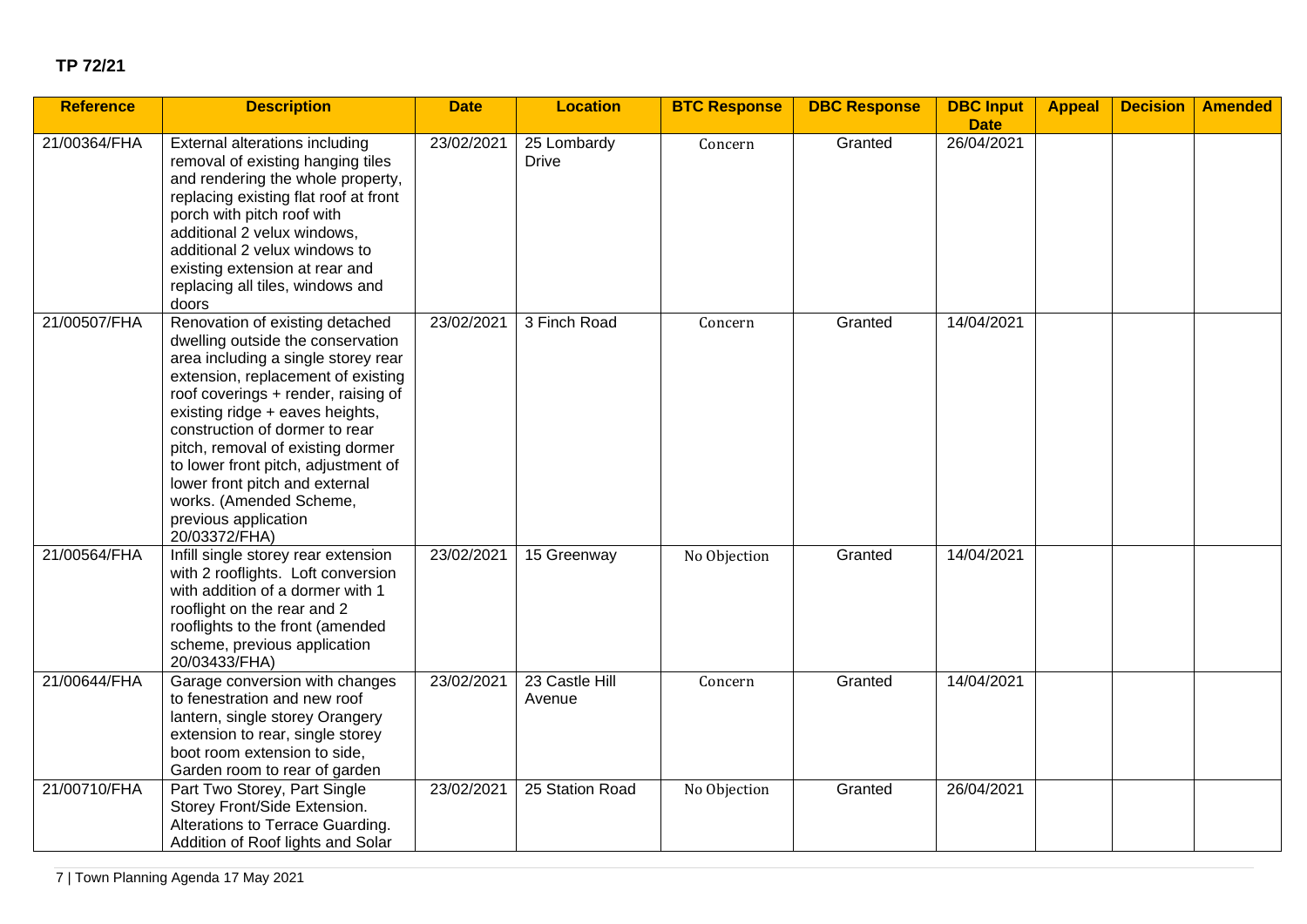|              | Panels to Roofs. Repitching Roofs<br>to Front and Side Elevations.<br>(amended scheme, previous                                                                                                           |            |                                               |              |           |            |  |  |
|--------------|-----------------------------------------------------------------------------------------------------------------------------------------------------------------------------------------------------------|------------|-----------------------------------------------|--------------|-----------|------------|--|--|
|              | application 20/01819/FHA)                                                                                                                                                                                 |            |                                               |              |           |            |  |  |
| 21/00535/FUL | Construction of 1 no dwelling with<br>attached annex following<br>demolition of existing detached<br>double garage                                                                                        | 23/02/2021 | Land Sw<br>Rosewood,<br>Shootersway<br>Lane   | No Objection | Refused   | 10/05/2021 |  |  |
| 21/00718/ROC | Variation of Condition 6<br>(Windows) Attached to Planning<br>Permission 4/01632/04/FUL<br>(Construction of three storey<br>dwelling with integral garage)                                                | 23/02/2021 | Horizon, 36A<br>Kitsbury Road                 | No Objection | Granted   | 10/05/2021 |  |  |
| 21/00661/FHA | Replacement garage                                                                                                                                                                                        | 25/03/2021 | 25 Ashlyns Road                               | No Objection | Withdrawn | 26/04/2021 |  |  |
| 21/00736/FHA | Single storey side extension                                                                                                                                                                              | 25/03/2021 | Cedar House, 1<br>The Hemmings                | No Objection | Granted   | 26/04/2021 |  |  |
| 21/00743/FHA | First floor side and front extension<br>to main house, extension and<br>conversion of existing garage and<br>new detached garage                                                                          | 25/03/2021 | Anna Maria<br>House, 23<br>Meadway            | No Objection | Granted   | 26/04/2021 |  |  |
| 21/00765/FHA | Single storey front extension,<br>garage conversion, single storey<br>and second storey rear extension                                                                                                    | 25/03/2021 | Arewa<br>Shootersway<br>Lane                  | Concern      | Refused   | 26/04/2021 |  |  |
| 21/00766/FHA | Garage conversion, single storey<br>and first floor rear extensions,<br>side facing windows to the flank<br>elevation                                                                                     | 25/03/2021 | Arewa<br>Shootersway<br>Lane                  | No Objection | Granted   | 26/04/2021 |  |  |
| 21/00773/FHA | Part-single part-double storey<br>front and side extension,<br>enlargement of front canopy,<br>facade alterations and installation<br>of acoustic fence                                                   | 25/03/2021 | Orchard House<br>1A Barncroft Road            | No Objection | Granted   | 26/04/2021 |  |  |
| 21/00787/FHA | Single storey rear extension and<br>internal alterations                                                                                                                                                  | 25/03/2021 | 26 West Road                                  | Concern      | Granted   | 26/04/2021 |  |  |
| 21/00812/FHA | Demolition of existing outbuilding,<br>construction of a single storey<br>front and rear extensions, two<br>storey side extension, new and<br>replacement windows and<br>alterations to existing driveway | 25/03/2021 | 15 Westfield Road                             | Concern      | Granted   | 26/04/2021 |  |  |
| 21/00821/FHA | Two storey side extension, single<br>storey rear extension, front Juliet<br>balcony and Car Port                                                                                                          | 25/03/2021 | 7 Berkhamsted<br>Hill Cottages, The<br>Common | No Objection | Granted   | 26/04/2021 |  |  |
| 21/00849/FHA | <b>Garage Conversion</b>                                                                                                                                                                                  | 25/03/2021 | 39 Ridgeway                                   | No Objection | Granted   | 14/04/2021 |  |  |

8 | Town Planning Agenda 17 May 2021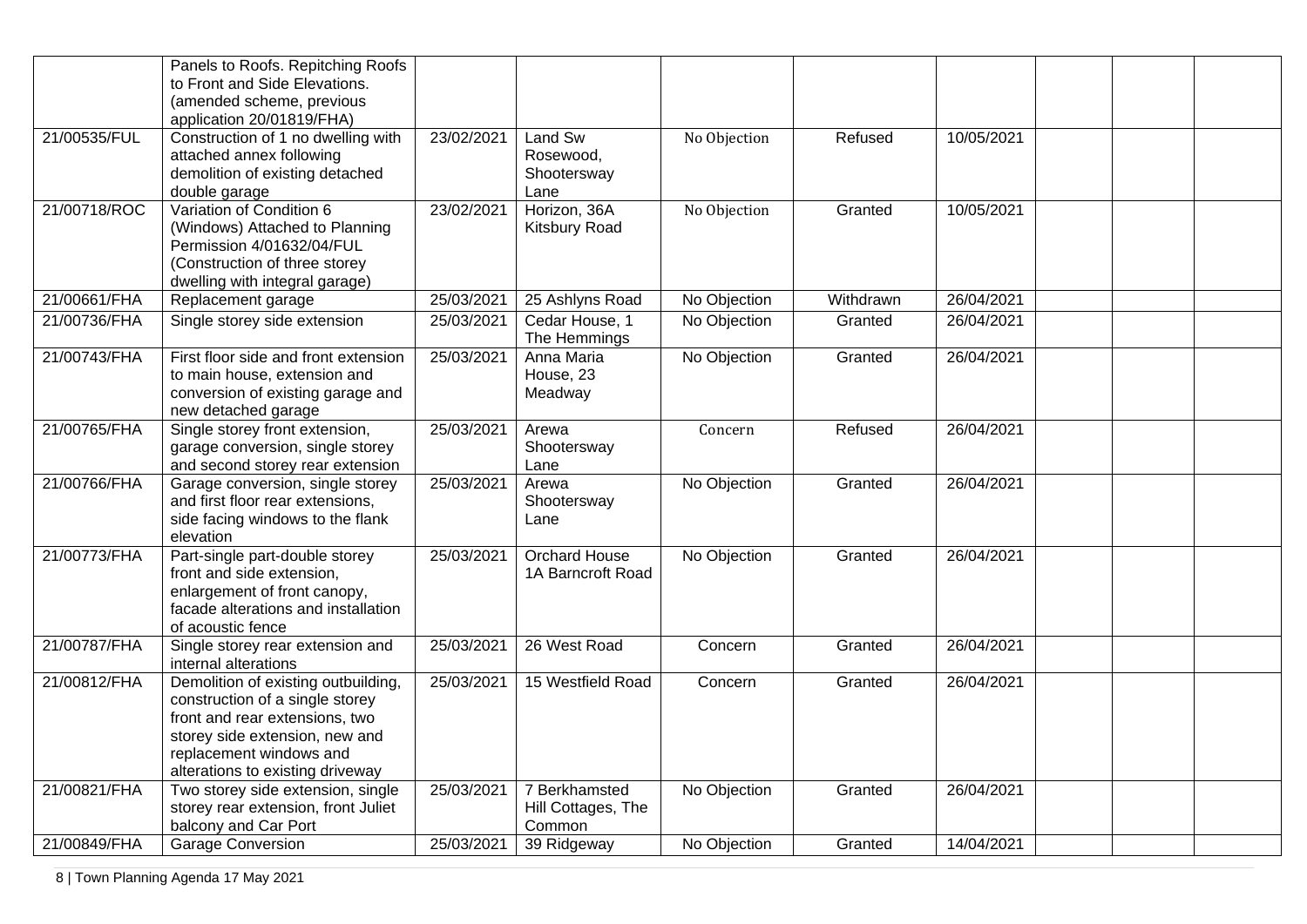| 21/00872/FHA | Alterations to boundary treatment<br>and front landscaping. Access<br>gates.                                                                                                                                                                              | 25/03/2021 | 17 Gilbert Way                           | Concern      | Granted      | 10/05/2021 |  |
|--------------|-----------------------------------------------------------------------------------------------------------------------------------------------------------------------------------------------------------------------------------------------------------|------------|------------------------------------------|--------------|--------------|------------|--|
| 21/00899/FHA | Single story rear extension and<br>loft alterations with rear dormer<br>window                                                                                                                                                                            | 25/03/2021 | 12 Kings Road                            | No Objection | Granted      | 10/05/2021 |  |
| 21/00984/FHA | Single storey rear extension                                                                                                                                                                                                                              | 25/03/2021 | Whitehill Cottage,<br><b>Gravel Path</b> | No Objection | Granted      | 10/05/2021 |  |
| 21/00989/FHA | First floor extension over garage,<br>2 storey and part single storey<br>rear extensions                                                                                                                                                                  | 25/03/2021 | 3 Castle Hill                            | Concern      | Granted      | 10/05/2021 |  |
| 21/00994/FHA | Proposed rear infill extension at<br>ground floor with new full width<br>pitched roof, rooflight and new<br>steel framed doors. Proposed first<br>floor rear extension with new<br>pitched roof. Loft conversion with<br>rear dormer and front rooflights | 25/03/2021 | 28 Victoria Road                         | No Objection | Granted      | 10/05/2021 |  |
| 21/01026/FHA | Loft Conversion consisting of rear<br>dormer with conservation style<br>window. Together with 3no.<br>conservation style roof windows to<br>front roof slope                                                                                              | 25/03/2021 | 26 Boxwell Road                          | No Objection | Granted      | 26/04/2021 |  |
| 21/00734/FUL | Construction of raised amenity<br>area and rear fence                                                                                                                                                                                                     | 25/03/2021 | 104 High Street                          | Concern      | Granted      | 26/04/2021 |  |
| 21/00807/LDP | Proposed loft conversion with rear<br>dormer window and roof lights to<br>the front roof slope                                                                                                                                                            | 25/03/2021 | 15 Westfield Road                        | Noted        | Granted      | 26/04/2021 |  |
| 21/00906/TCA | Works to trees                                                                                                                                                                                                                                            | 25/03/2021 | 69 Shrublands<br>Avenue                  | No Objection | No Objection | 26/04/2021 |  |
| 21/00925/TPO | Works to tree.                                                                                                                                                                                                                                            | 25/03/2021 | The Firs Lane End                        | No Objection | Granted      | 10/05/2021 |  |
| 21/00936/TPO | Works to trees                                                                                                                                                                                                                                            | 25/03/2021 | 10 Oxfield Close                         | No Objection | Granted      | 26/04/2021 |  |
| 21/00970/TPO | Works to Silver birch                                                                                                                                                                                                                                     | 25/03/2021 | 18 Shrublands<br>Avenue                  | No Objection | Granted      | 26/04/2021 |  |
| 21/00008/FHA | Construction of single storey rear<br>extension and alteration to first<br>floor bay window                                                                                                                                                               | 14/04/2021 | 17 Anglefield<br>Road                    | Concern      | Granted      | 26/04/2021 |  |
| 21/00590/FHA | Insertion of side lights to existing<br>rear dormer                                                                                                                                                                                                       | 14/04/2021 | 7 West Road                              | No Objection | Granted      | 26/04/2021 |  |
| 21/01068/FHA | Single storey rear side extension,<br>new window and associated<br>internal works                                                                                                                                                                         | 14/04/2021 | Hillview, Gossoms<br>End                 | No Objection | Granted      | 10/05/2021 |  |
| 21/01130/FHA | Part single, part double storey<br>side extension (minor changes to                                                                                                                                                                                       | 14/04/2021 | Willow House,<br>Kingshill Way           | No Objection | Granted      | 26/04/2021 |  |

9 | Town Planning Agenda 17 May 2021